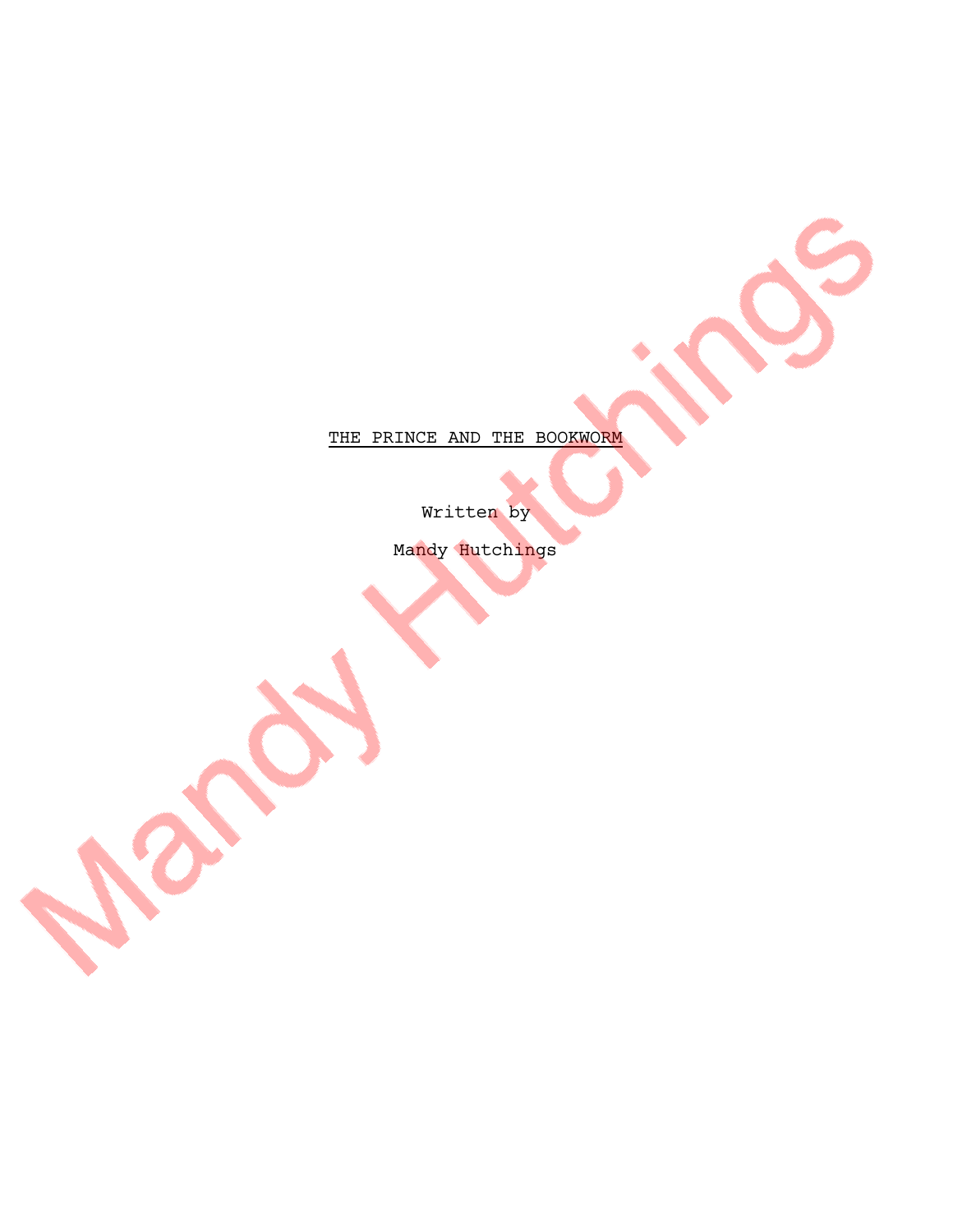INT. BOOKSTORE/ LIBRARY / 1ST FLOOR - MORNING

Bookshelves line every wall. There's a table on one side and a counter in the back that leads to a back room.

KATHRYN is behind the counter sorting some papers and books, humming to herself. She drops a few papers on the floor and bends over to pick them up.

She is preoccupied and doesn't notice that PRINCE HARRISON enters. He walks over to the counter.

#### HARRISON

Bookworm.

Kathryn hits her head on the counter.

# KATHRYN Ooooooooowwwwwwwww.

Harrison snickers. Rubbing the back of her head, she stands up.

> KATHRYN (CONT'D) Oh, hello, Your Majesty.

# HARRISON

We've been over this. It's just Harrison.

# KATHRYN

It's a force of habit and you'll soon be King. Speaking of that, how are the preparations for the ceremony going? I know this is really important to the kingdom.

# HARRISON

Almost complete. It's been a long and strenuous process but I'm excited for tonight. Are you coming?

#### KATHRYN

I'm unsure. I have so much work to do here at the store. I have books to organize and paperwork to fill out. I just don't know if I'll have the time.

#### HARRISON

(MORE) Come on. How many times are you going to see your best friend pick his Queen? Hopefully once.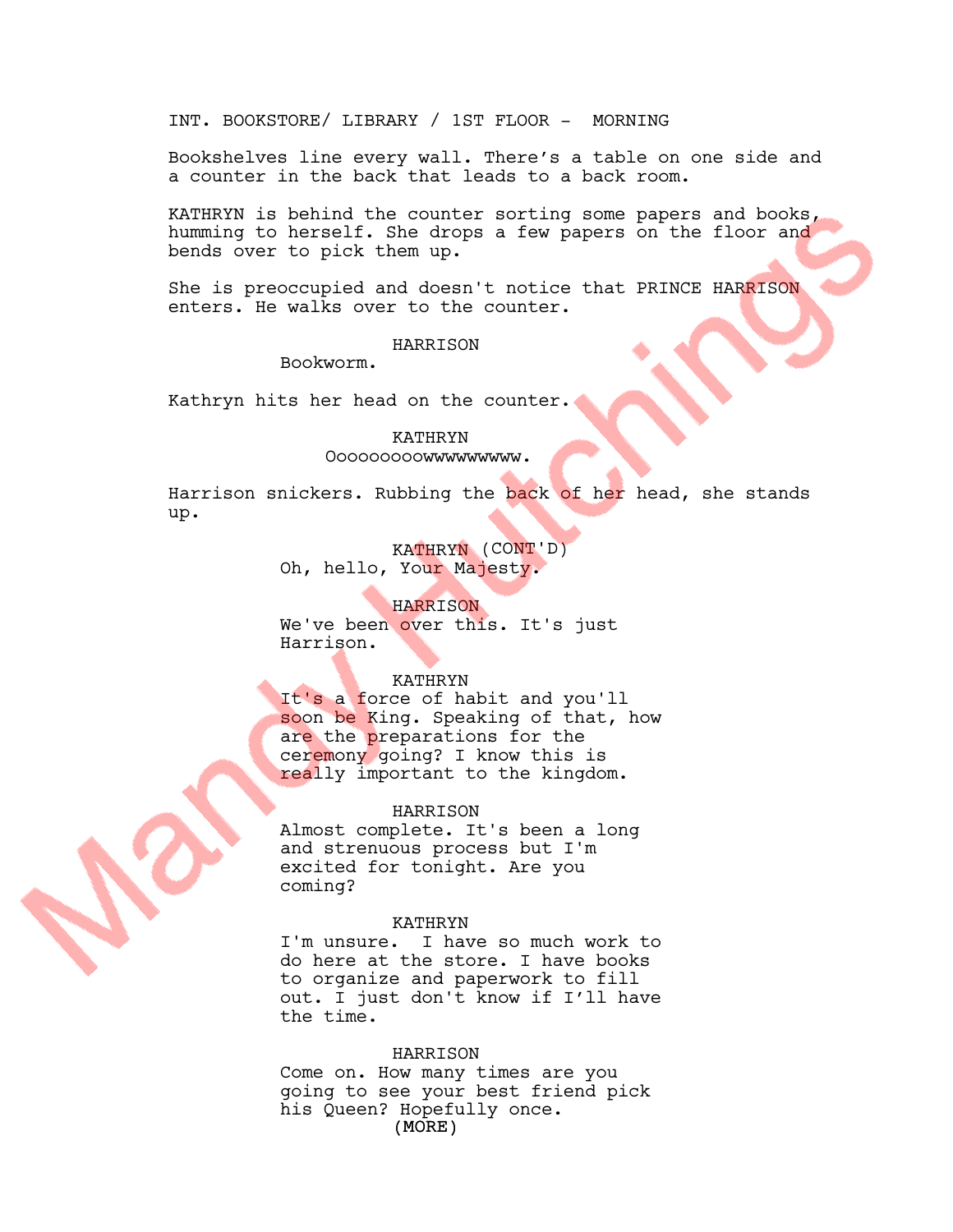# HARRISON (CONT'D)

We've been through everything together. You can at least come to this one ceremony.

KATHRYN I know but I think this ceremony is not a place for someone like me to -

# HARRISON

Even my mother and father want to see you there. Please come. I don't want to have to deal with suitors. Princess Anastasia is coming and you know I can't stand her.

#### KATHRYN

I hope I haven't worried the King and Queen. I haven't visited the palace in quite some time. But ceremonies like this are private affairs. Only the people closest to the Royals and suitors attend. I am none of those

Harrison reaches over the counter to grab Kathryn's hand.

HARRISON Why would you think that doesn't include you?

#### KATHRYN

Harrison, I have appreciated you coming to visit me and the store more frequently over the past few months, but I know my place.

#### HARRISON

I am inviting you to join me tonight. You are way more important than any of the suitors to me. I want you there.

KATHRYN If it really means that much -

Harrison holds Kathryn's hand closer to him.

HARRISON

It does.

KATHRYN Then I'll come.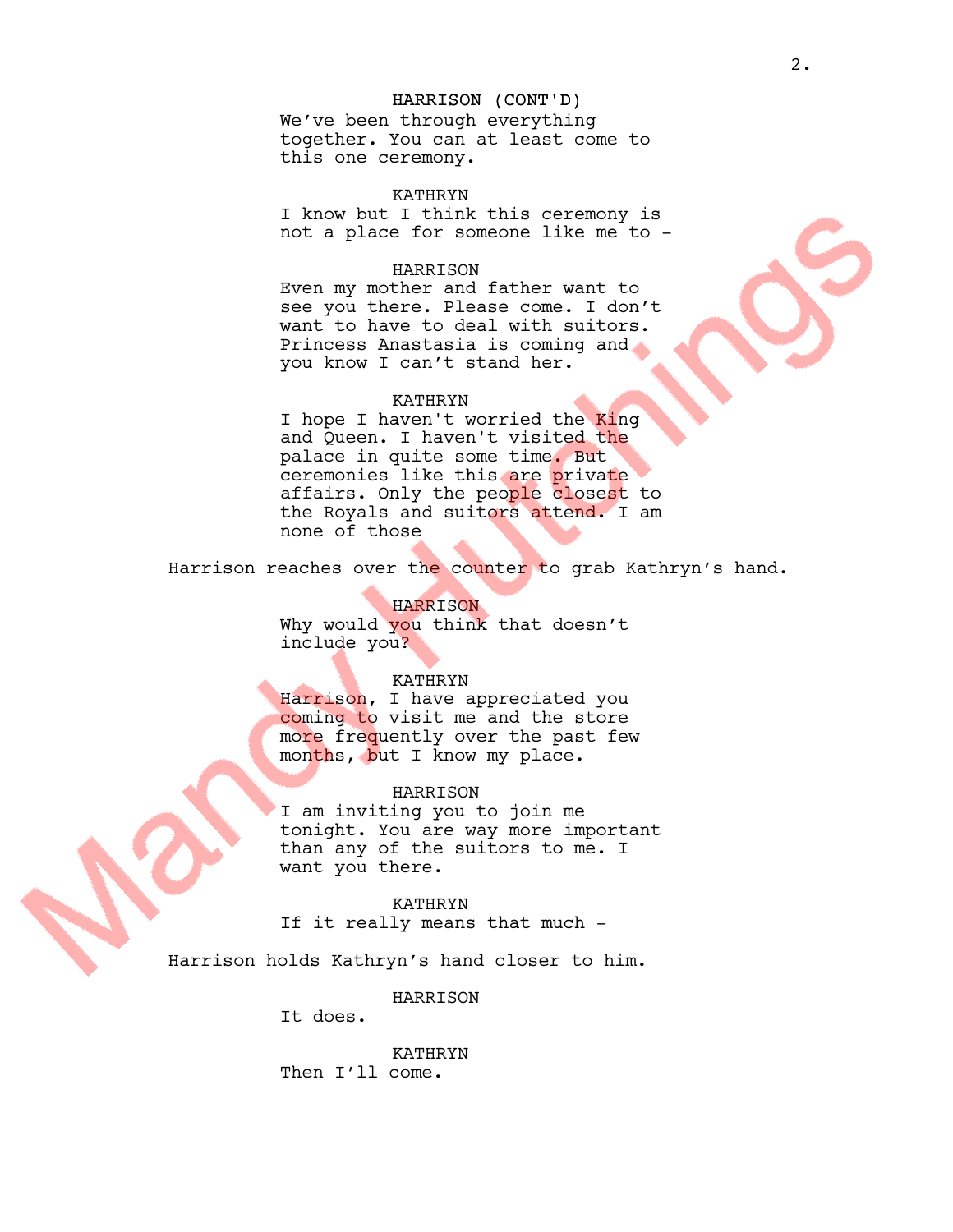Harrison lets go of Kathryn's hand and throws his hands in the air in celebration.

> HARRISON Yes! It will be fantastic, I promise.

Harrison starts walking to the door.

KATHRYN

But.

Harrison stops.

KATHRYN (CONT'D) I don't have anything to wear. I don't have a closet full of clothes like you.

HARRISON

That's ok. I'll send Emma over as soon as possible to take you out to find something.

KATHRYN You really don't have to do that.

HARRISON Please. You're coming for me, it's the least I can do. Find something nice.

Harrison exits the store. Tears start to form in Kathryn's eyes as she resumes her work.

> KATHRYN Life can be cruel sometimes.

INT. BOOKSTORE/ LIBRARY / KATHRYN'S HOUSE - AFTERNOON

EMMA enters the store and looks around. No one seems to be here.

EMMA

Hello. Anyone here?

Emma walks around looking behind shelves and under tables. She makes her way to the counter and leans over.

EMMA (CONT'D)

Kathryn?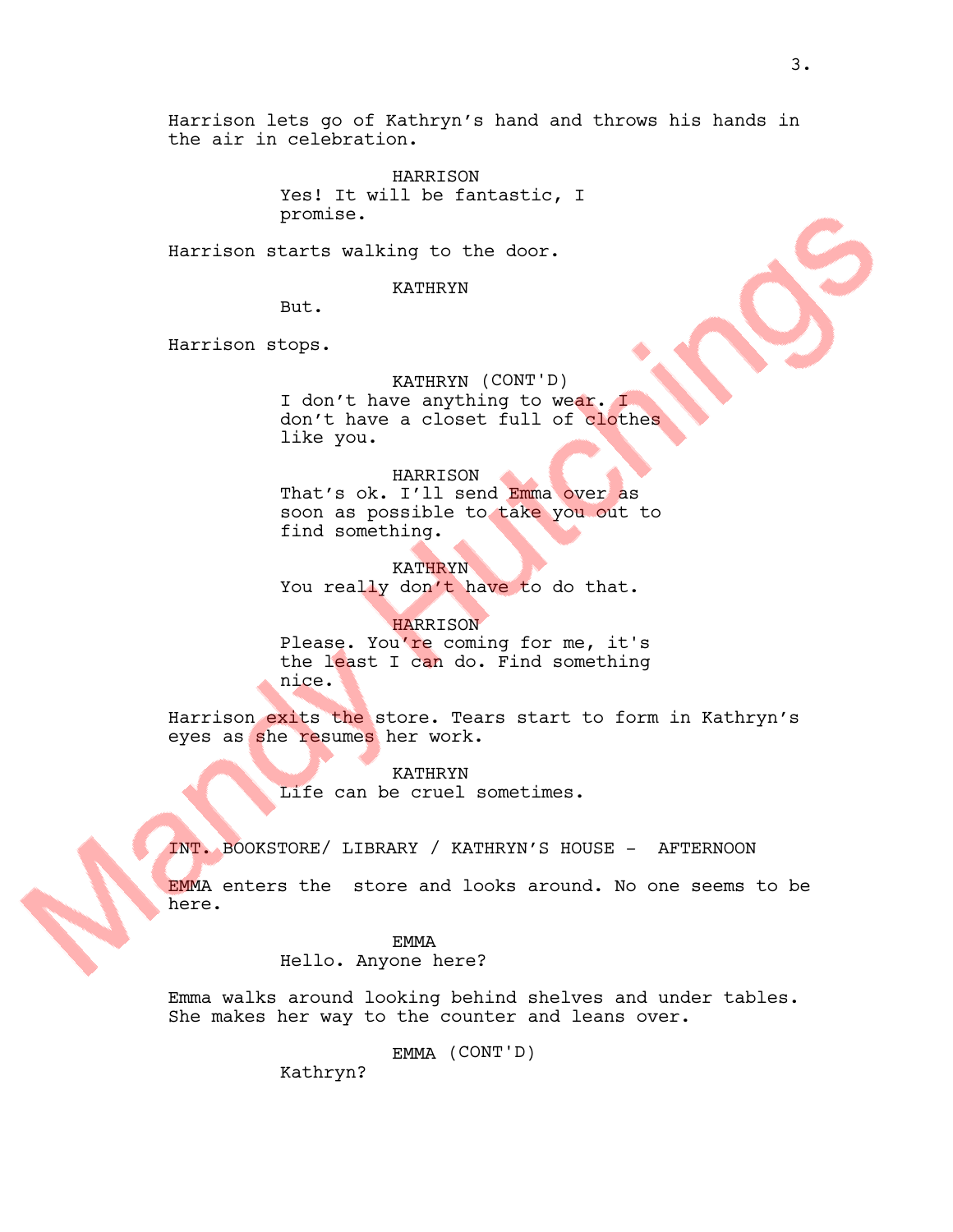Emma walks behind the counter and enters the back room. There's a staircase leading to a second floor. A loud thump can be heard coming from upstairs.

#### EMMA (CONT'D)

# Woah, Kathryn?

INT. KATHRYN'S HOUSE / 2nd FLOOR - AFTERNOON

Emma walks up the stairs and opens the door at the top. The room is in disarray with Kathryn in the middle of it.

> KATHRYN Oh, Emma, hello!

EMMA What's going on? Did a dragon run through here?

# KATHRYN

Something like that. Lady Diane ordered a book and she is supposed to come by later today but I can't remember where I put it. I'm sorry but I can't go out until I find this book.

Kathryn goes back to searching.

**EMMA** 

I can look for it while you go into town and look for an outfit for tonight.

Emma starts searching for the book.

KATHRYN No, I can't ask you to fix my mistake.

EMMA

I insist.

Emma walks over to Kathryn and hands her a leather pouch. Kathryn opens it, inside are many gold coins.

> KATHRYN There's no way I can accept this!

EMMA The Prince knew you would say that. He told me to tell you to think of this as a thank you for agreeing to come tonight.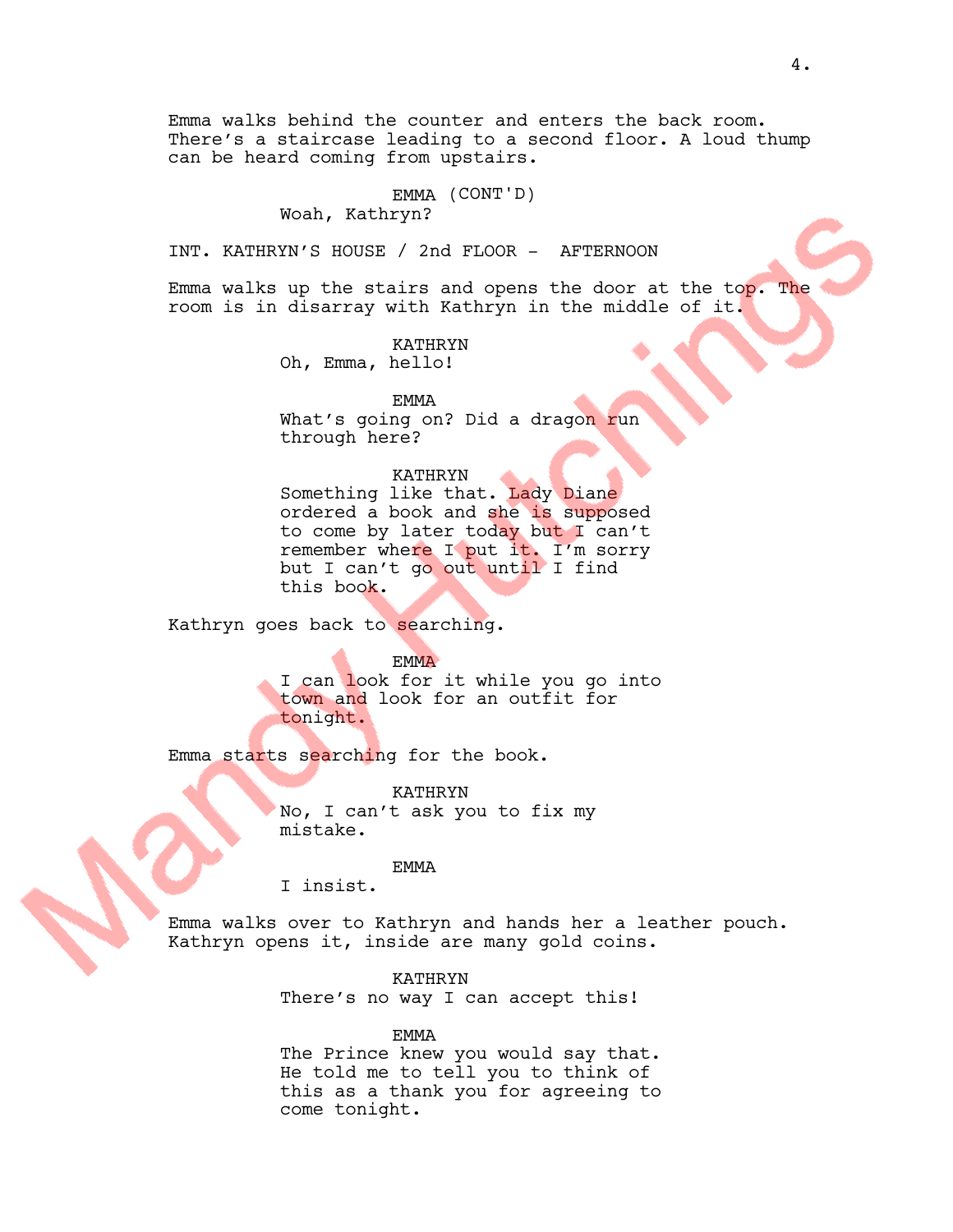This is way too much, I'm not taking this.

# EMMA

Tell you what. You don't have to spend all of it. Just find something nice and bring the rest back to me.

KATHRYN I'm not winning this argument, mm?

EMMA

Nope.

# KATHRYN

Fine.

EMMA Great! Now tell me what that book looks like.

EXT. TOWN - AFTERNOON

The town is packed with people scrambling to get ready for the ceremony. Kathryn tries to walk through the crowd but gets bumped into multiple times.

She makes her way to the one dress shop in town to see that it is packed with people. She opens the door and enters.

INT. DRESS SHOP - AFTERNOON

People are scrambling around the shop with different fabrics and dresses. Kathryn walks up to the counter but no one is there to help her as they are too preoccupied with the other customers.

A couple of minutes passed by when finally the DRESSMAKER breaks free and is able to return behind the counter.

> DRESSMAKER Hello. So sorry about the wait.

KATHRYN Oh, there's no need to apologize. I can understand why you're so busy with the ball being tonight.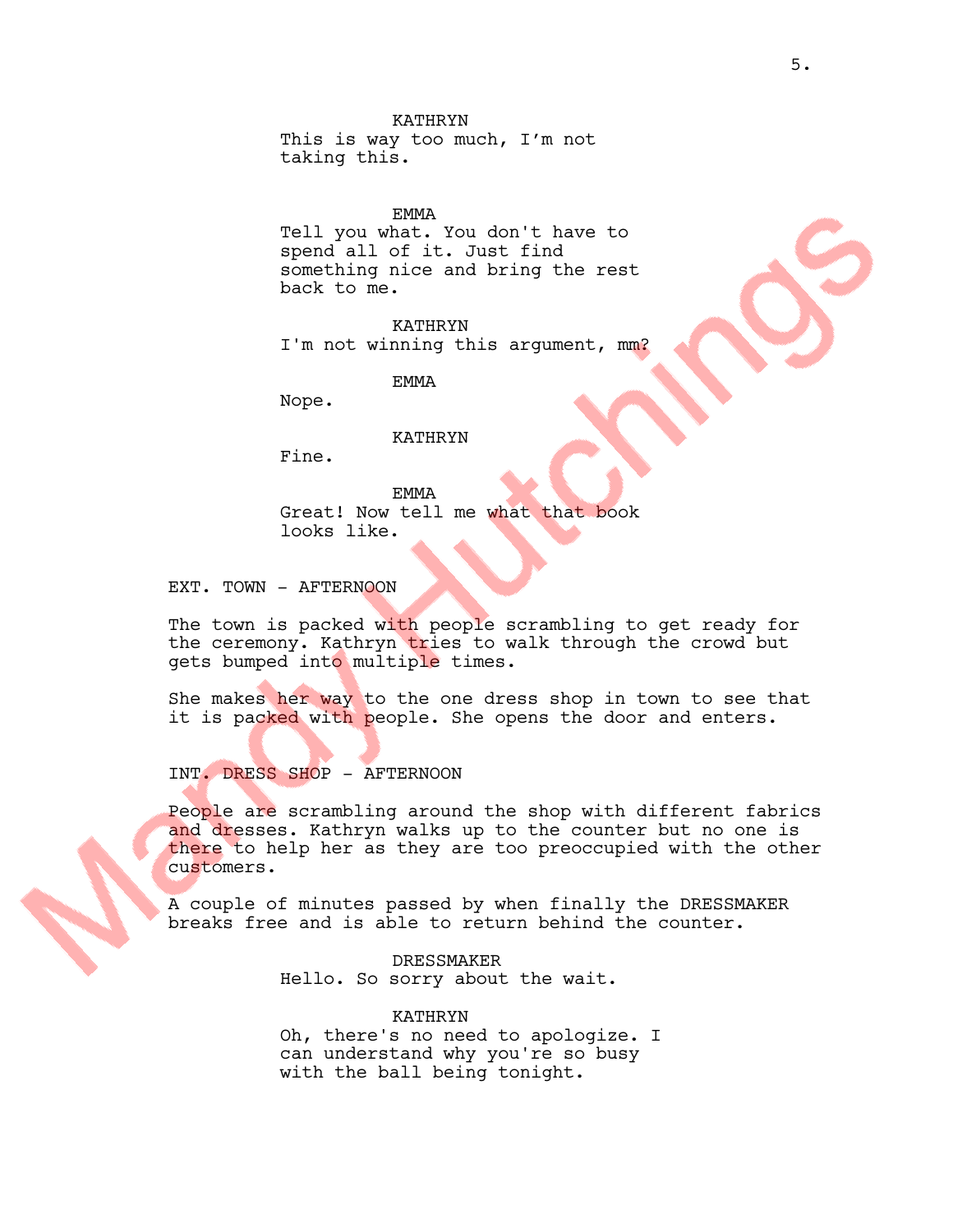# DRESSMAKER

Yes the whole town is excited to see who the prince chooses to become his queen and many of the nobles needed last minute fittings or dresses. Now, what can I help you with?

# KATHRYN

I was hoping to find a dress for myself to wear to the ball tonight.

### DRESSMAKER

My deepest apologies but I'm afraid that we don't have enough fabric to make another dress nor the time.

#### KATHRYN

That's all right. I wasn't really keen on going tonight. I hope you have a great rest of your day.

Kathryn turns away from the counter and heads towards the door. She has a little smile on her face.

A woman enters and walks past Kathryn and starts talking to the Dressmaker behind the counter.

# EXT. TOWN - AFTERNOON

The town is still filled with people. Kathryn starts making her way back home humming a little tune. The dressmaker opens the door of the shop and calls after her.

# **DRESSMAKER**

MISS!

Kathryn quickly spins around to face her.

DRESSMAKER (CONT'D) We just had a dress become available as someone is unable to attend. Would you like to come back in and try it on?

KATHRYN (Whispers to self) So close.

KATHRYN (CONT'D) (To DRESSMAKER) Sure. I'd love to.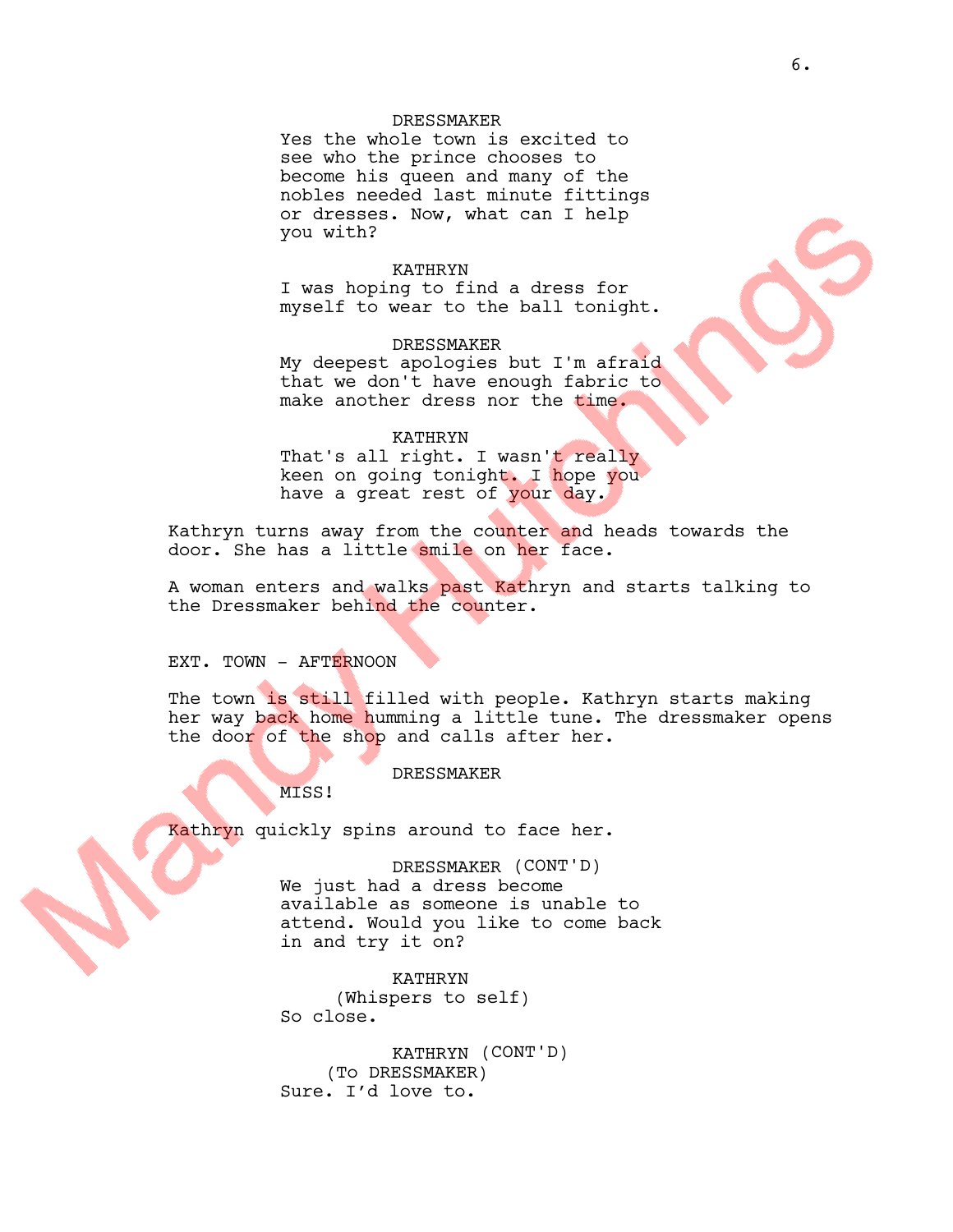Kathryn walks back into the store.

Time passes when Kathryn exits the store with a box in her hand.

> DRESSMAKER I'm glad we were able to find a dress and adjust it to fit you.

> KATHRYN Yes, lucky me. Thank you again.

DRESSMAKER Have a great time tonight, and come again!

The Dressmaker waves to Kathryn and closes the door. Kathryn walks home.

INT. KATHRYN'S HOUSE / 2ND FLOOR - AFTERNOON

Kathryn enters. The room is no longer a disaster like it once was. Everything is clean top to bottom. On the table is a note. Kathryn walks over and picks up the note.

The note reads:

Kathryn, don't worry, I found the book and Lady Diane came by to get it like you said. I hope you found something to wear. Before you say anything or make another excuse, YOU HAVE A RIDE! I'm going back to the palace and will return later with James with transportation. Emma.

Kathryn puts the box on the table and sits. She starts to cry.

> KATHRYN You can be so cruel Harrison.

EXT. BOOKSTORE/ LIBRARY / KATHRYN'S HOUSE - SUNSET

A beautiful carriage pullS up to the door. Emma and JAMES step down from the driver's seat. Emma walks up to the door and knocks while James opens the door to the carriage.

Kathryn steps out from the house. She's wearing the dress she received from the Dressmaker. When she passes Emma she hands her the pouch of gold coins.

Emma bows in response.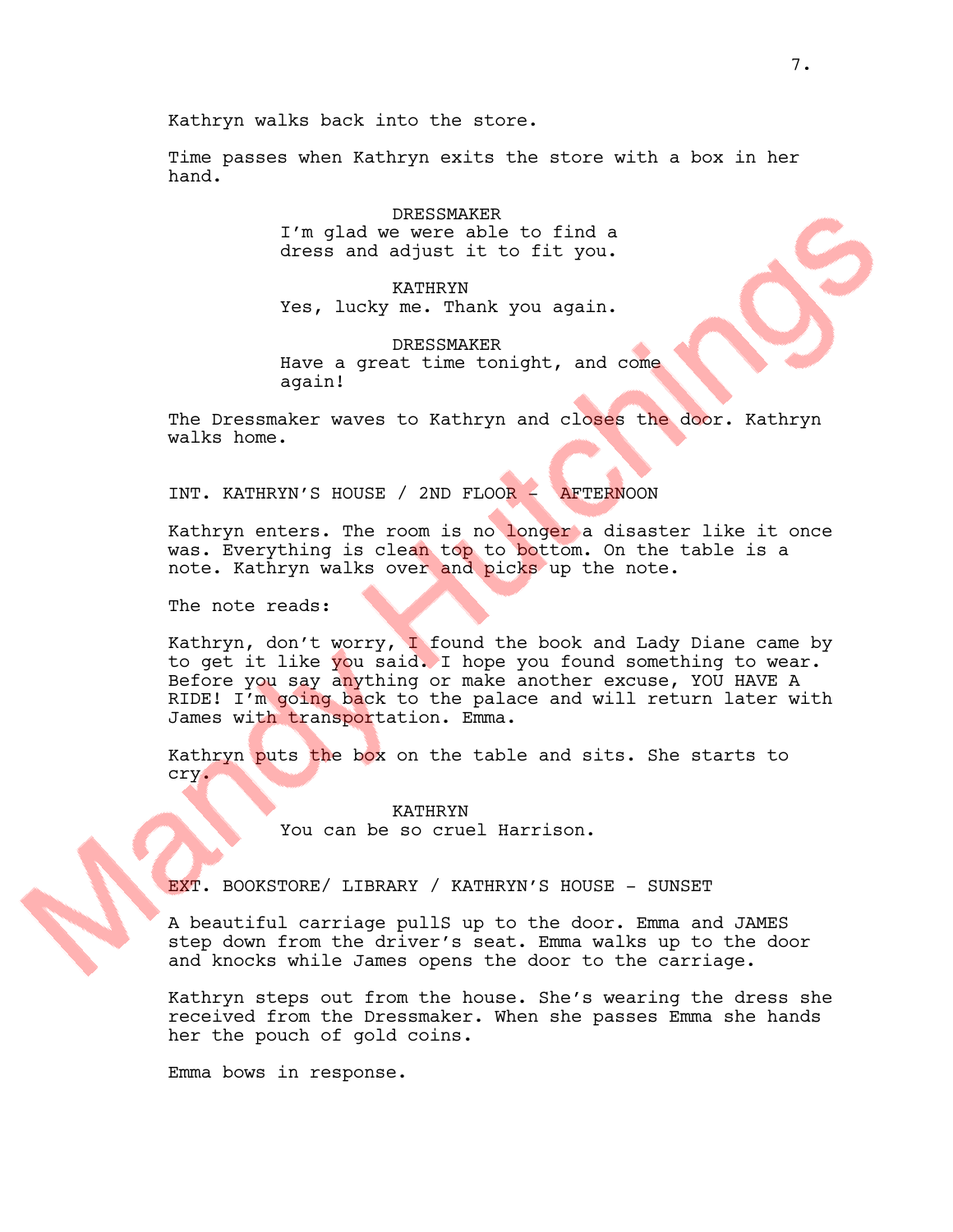# JAMES

Kathryn!

KATHRYN James! It's good to see you.

### JAMES

You as well. We have missed having you around the palace. You look great.

## KATHRYN

Thank you. When we were younger Harrison would make fun of how I dressed. So this is probably the only way he won't be distracted by me during the ceremony.

#### EMMA

Oh come on, you're beautiful. You must be so excited. I know we all are. Harrison has been preparing for this for months to make sure everything is perfect.

#### KATHRYN

This is one of the biggest steps he has to take to become King. I'm not surprised, he would accept nothing but the best.

#### JAMES

Speaking of things being perfect, if we don't get going we won't be on the Prince's perfect schedule. In you go.

Kathryn walks to the carriage. James takes her hand and helps her in and closes the door. James and Emma sit in the driver's seat and are off.

INT. PALACE/ HARRISON'S DRESSING ROOM - NIGHT

Harrison is pacing the length of the room.

HARRISON (To self) Is she here yet?

A knock at the door.

HARRISON (CONT'D)

Enter.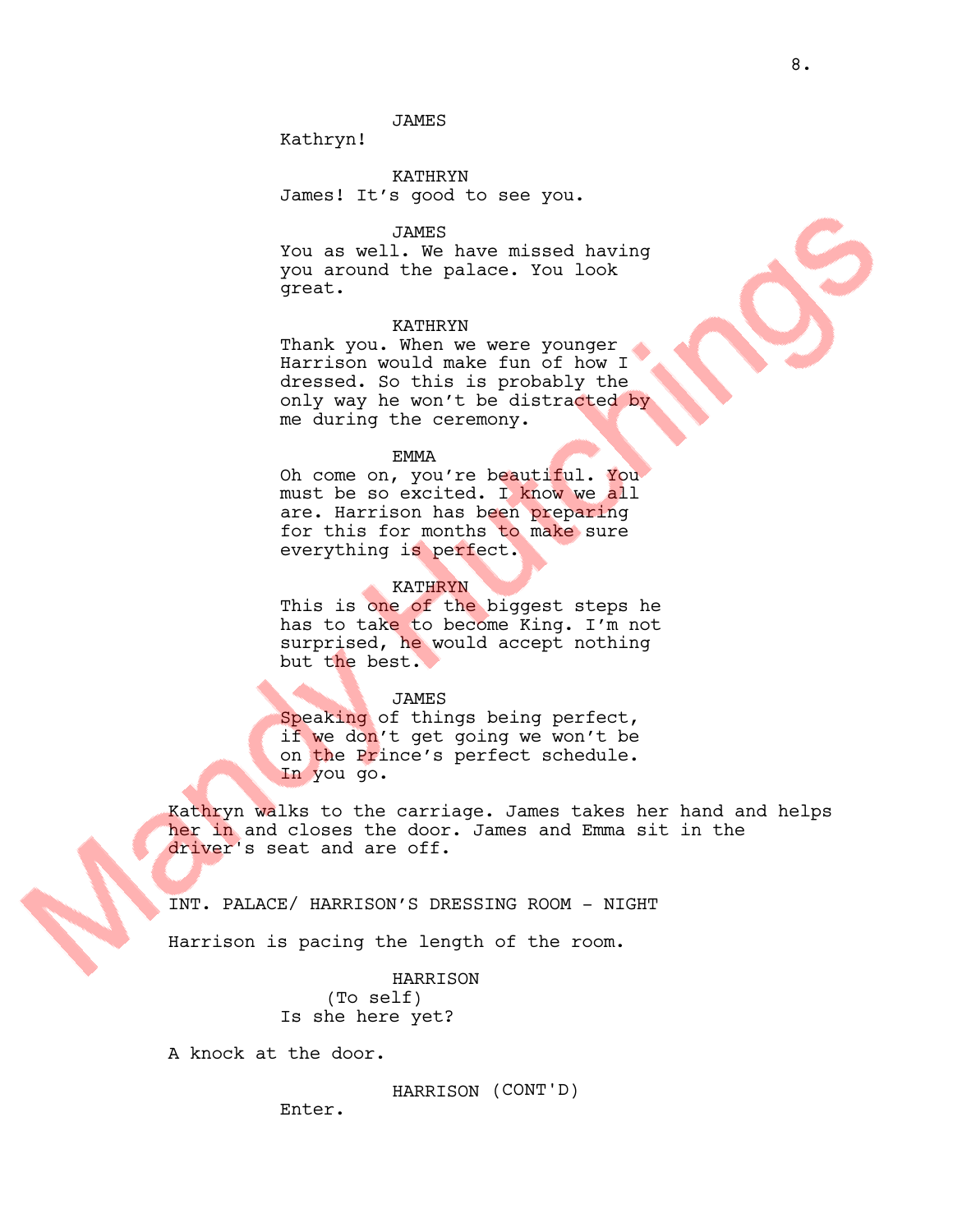HARRISON (CONT'D) Well? Is she here?

JAMES

Yes. Emma is escorting her to the ballroom where your other guests are waiting.

HARRISON Is she excited?

JAMES She-uh. She seems more nervous than excited.

Harrison moves to a mirror to adjust his crown and cape.

HARRISON To be honest I am as well.

James approaches Harrison and slams his hands down on Harrison's shoulders, and shakes him.

JAMES

You have every right to be, you're asking Kathryn to marry you. This is it!

#### HARRISON

The minute she stepped foot into this kingdom, she has done nothing but good for all of us.

JAMES

I know. Her library has inspired so many and her research has helped people even beyond your family's rule. I know everyone will be so excited to have her as their Queen.

HARRISON Yeah. Time to make that bookworm mine.

INT. CASTLE BALLROOM - NIGHT

The ball has begun in full. A ballroom full of people dressed in immaculate outfits stand and watch the royal family, led by the KING and QUEEN then Harrison. They walk to their places at the platform where there are thrones. The king and queen take a seat while Harrison steps forward.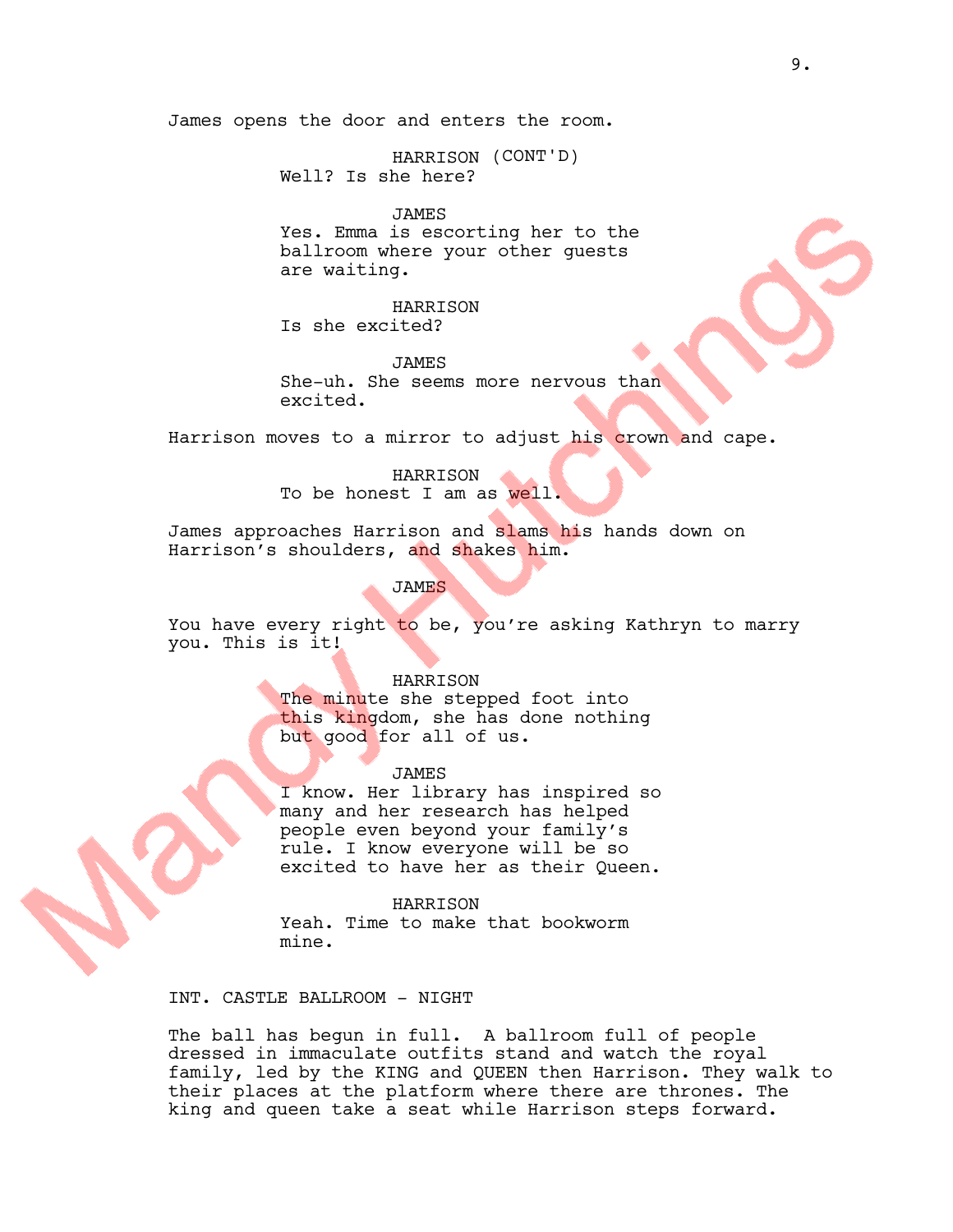# HARRISON

Ladies and gentlemen, I thank you for joining me here tonight. As you know tonight is a very important night. This is the night that this land will receive their new Queen.

The crowd applauds.

HARRISON (CONT'D) Now let the festivities begin.

The crowd applauds and music starts to play. Harrison scans the crowd and spots Kathryn. Their eyes lock. He smiles. He steps down from the platform and takes his seat at a table where Emma and James join him.

Kathryn glances around to find something to do. Her attention is taken when a steak is set down in front of her. She claps her hands together then starts to eat.

A piece of food is hanging out of her mouth when she notices James waving to her. He motions to the seat beside Harrison. Harrison notices Kathryn's full mouth and lets out a laugh.

Kathryn sends James a look and shakes her head. Harrison and James immediately frown. Kathryn turns back to her food.

PRINCESS ANASTASIA approaches the table where Kathryn is sitting.

> PRINCESS ANASTASIA Hello, is this seat taken?

Kathryn looks up to see her. She tries to clean herself up.

KATHRYN No. It's all yours.

Princess Anastasia takes a seat.

PRINCESS ANASTASIA I'm Princess Anastasia and you must be Kathryn. I've heard so many wonderful things about you from your friends and the royal family. I'm so excited to finally meet you.

KATHRYN The honor is all mine Your Majesty.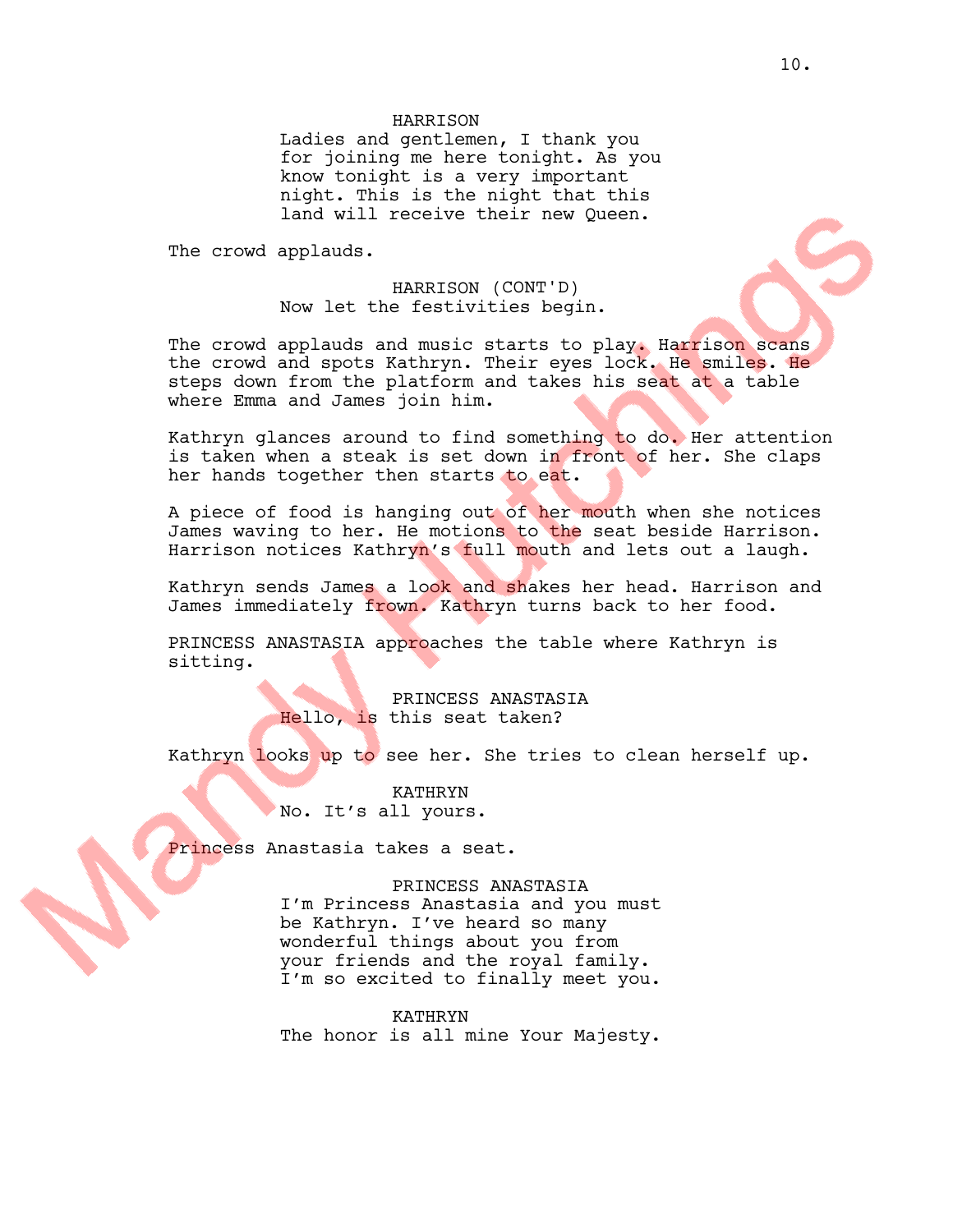# PRINCESS ANASTASIA

I heard you were conducting research just outside the kingdom that will lead to Some development in herbal based healing methods. Could you tell me more about that?

#### KATHRYN

Of course!

QUICK CUTS:

- KATHRYN AND PRINCESS ANASTASIA talking.

- Eventually, Princess Anastasia's guard brings them some desserts.

- Harrison glances over at them once in a while
- The three of them continued to talk, laugh, and eat

# PRINCESS ANASTASIA

Kathryn, I must thank you for talking with me. It's been wonderful. However, I must confess that I never wanted to come tonight.

#### KATHRYN

Why is that? I mean Prince Harrison is all any kingdom could desire right? He's a natural leader, has an unbreakable spirit, and a heart more caring than any other I know. (Beat) Oh I'm sorry Princess, that was a little much.

# PRINCESS ANASTASIA

There's nothing wrong with talking about something you're passionate about.

# KATHRYN Passionate?

PRINCESS ANASTASIA You and the Prince are close, correct?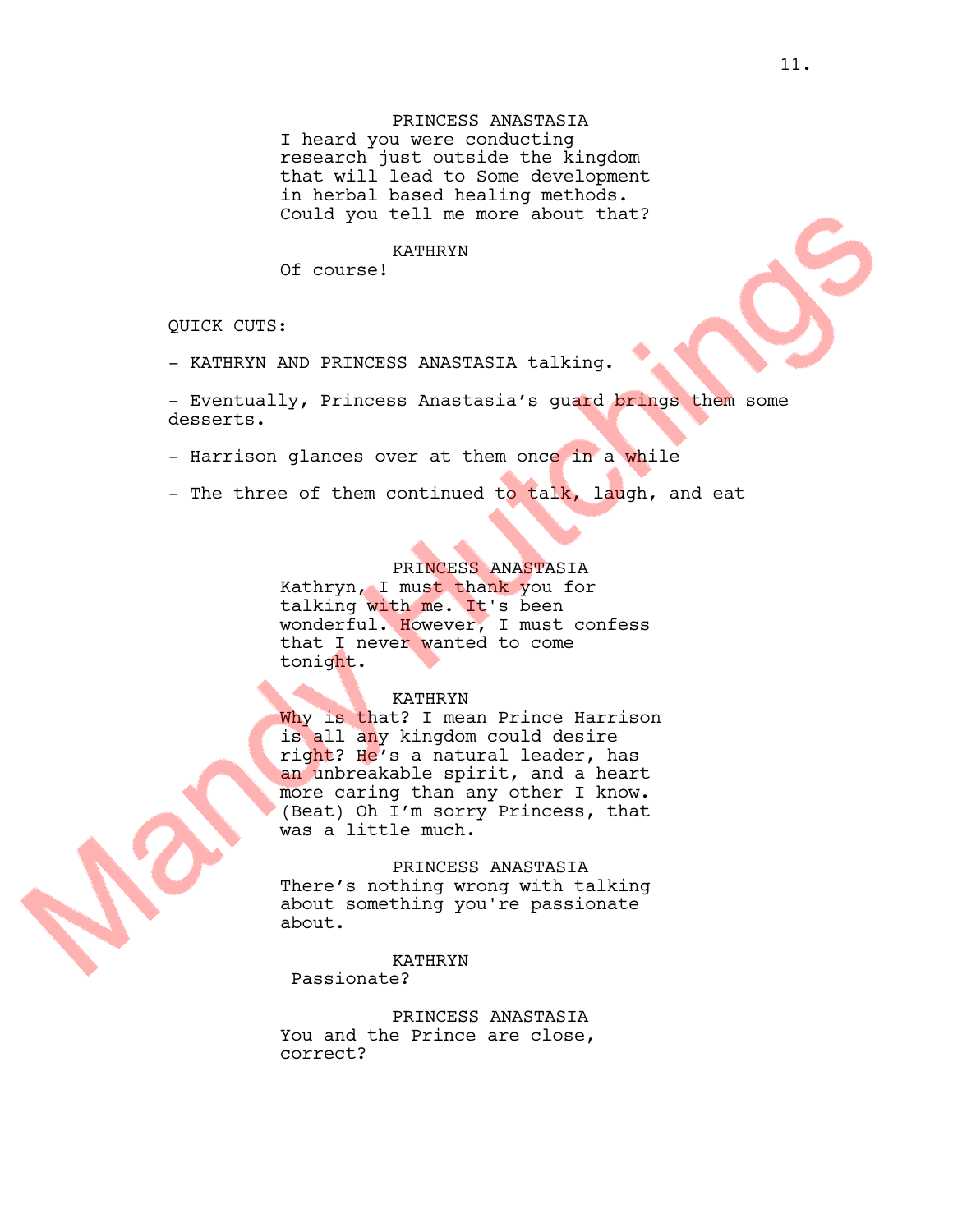# KATHRYN

Yes ma'am. When I was young a war broke out in my homeland. My mom and I escaped. The royal family took us in and we lived in the palace for a long time. The prince and I grew up together.

PRINCESS ANASTASIA You must really care about him.

KATHRYN Yes I do. I want nothing but the best for him.

PRINCESS ANASTASIA Well, to answer your question from earlier, I do not want him as a husband because I am in love with someone else.

KATHRYN

Love?

PRINCESS ANASTASIA And it's clear that he's in love with someone as well.

Princess Anastasia cast a quick glance towards Harrison's table. Harrison's eyes are trained on them.

KATHRYN

I don't know what you're talking about. Understand that I am here as his friend and nothing more!

PRINCESS ANASTASIA If you say so. Well it was a delight to get to know you.

Princess Anastasia, her guard, and Kathryn stand.

PRINCESS ANASTASIA (CONT'D) I wish you luck in all of your future endeavors.

KATHRYN Thank you Your Majesty. It was lovely to meet you as well.

Both bow to each other. Princess Anastasia and her guard walk into the crowd and disappear.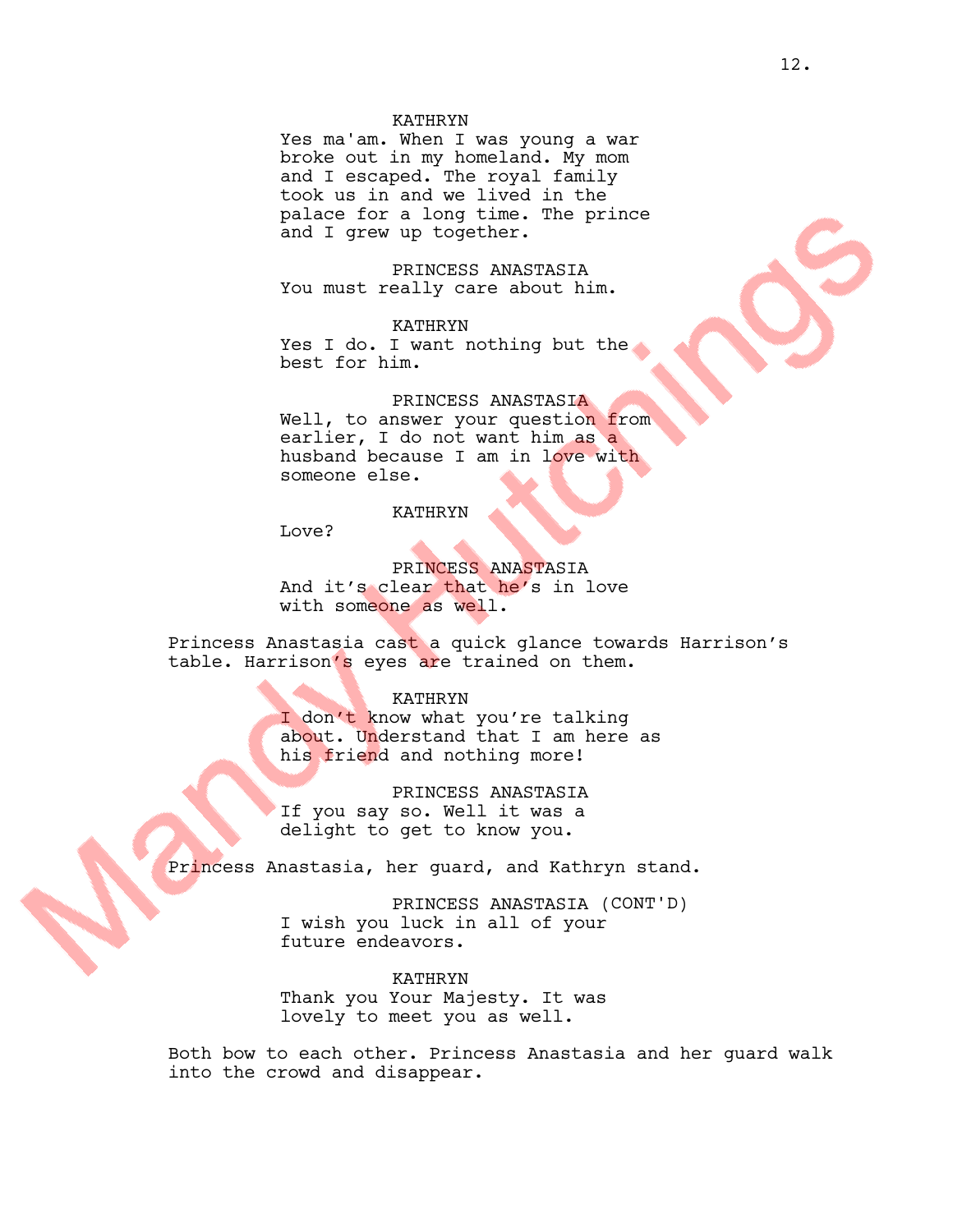# HARRISON

Hey bookworm!

Kathryn winces and turns to face Harrison.

## KATHRYN

Harrison. Thank you for inviting me. I've had a wonderful time so far. I hope your night has been as well.

# HARRISON

It's been boring actually. Why haven't you been to the table yet? James has been trying to get your attention. Was Princess Anastasia bothering you?

#### KATHRYN

Of course not! Actually we were having a great conversation. I didn't come to the table because I thought it would have been inappropriate because ---Oh!

Harrison grabs Kathryn's hand and pulls her through the crowd. He leads her to the center of the dance floor.

## HARRISON

You're having this dance with me.

# KATHRYN

I can't really back out now.

Harrison pulls Kathryn in until they are chest-to-chest.

HARRISON Keep your eyes on me. It's just you and me.

Slow music starts and Harrison begins to spin them around to the music.

> HARRISON (CONT'D) Why didn't you sit at the seat beside me?

KATHRYN Harrison. This is an engagement ceremony. YOUR engagement ceremony.

HARRISON Yes, I am well aware of that.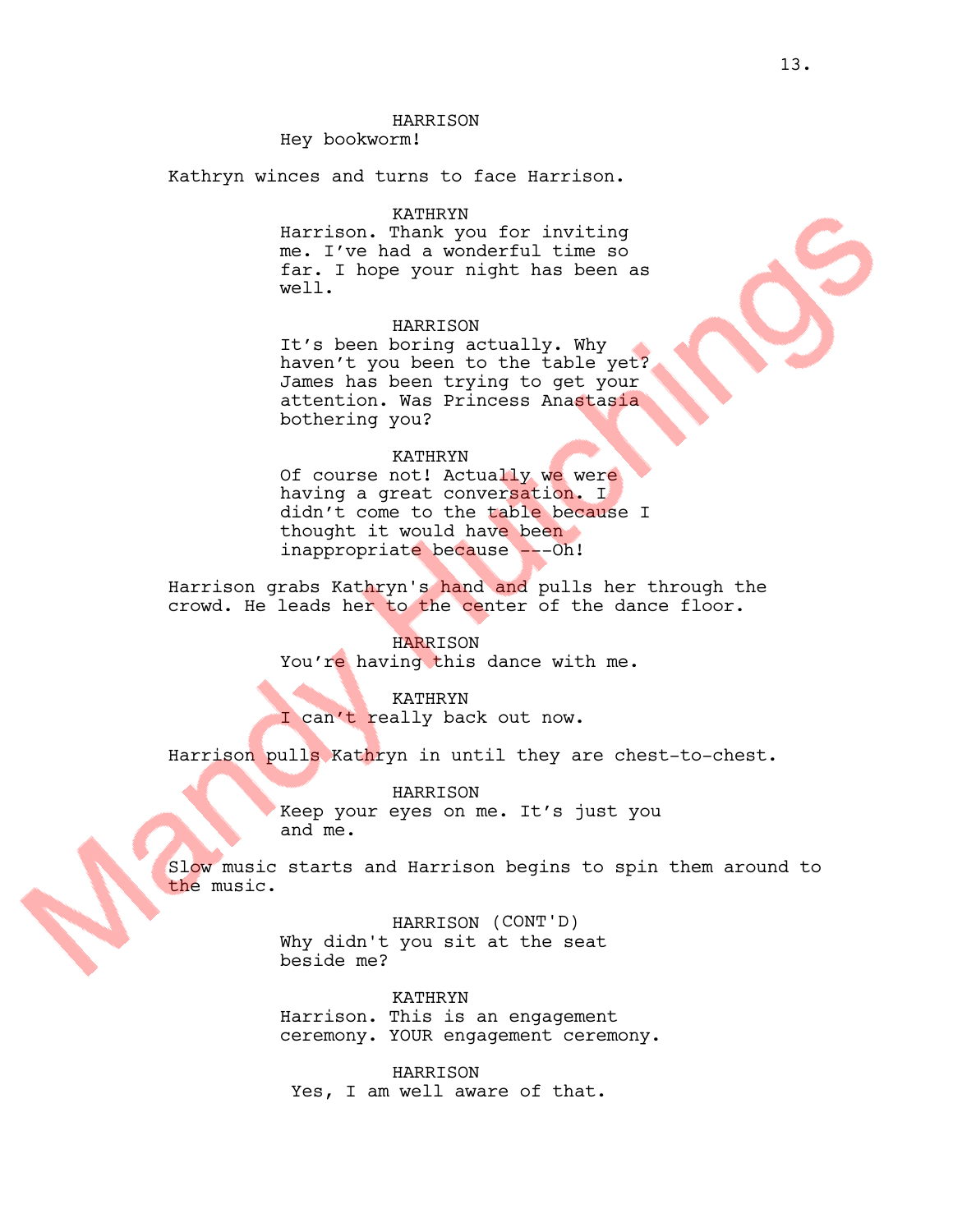## KATHRYN

And so that chair belongs to the person you choose at the end of the night.

HARRISON (humming in agreement) Mmhhh mmhhh. And you know I only choose the best.

## KATHRYN

there.

That's why I can't sit there. What would everyone think?

HARRISON I don't know. Most of them are too smitten with Prince Andrew over

Kathryn looks and sees a man surrounded by multiple women. Then she turns back to look at Harrison.

# KATHRYN

You're making excuses, Harrison. Everyone here, the guess, your people, are expecting your future wife to sit in that seat, someone important. Not some commoner.

HARRISON What do you mean by that?

Harrison stops dancing causing Kathryn to stumble a little.

HARRISON (CONT'D) Do you really not know why you're here?

The music stops. Kathryn steps back from Harrison's embrace.

#### HARRISON (CONT'D)

Do you really not know what's happening here? Or do you not like it? I can change anything you want. I'll do anything! Is it the music? The food? What is it?

#### KATHRYN

I'm here to support you like I always have. I'm here to smile at you and your betrothed by the end of the night no matter (beat) NO MATTER HOW MUCH I WISH IT WAS ME!